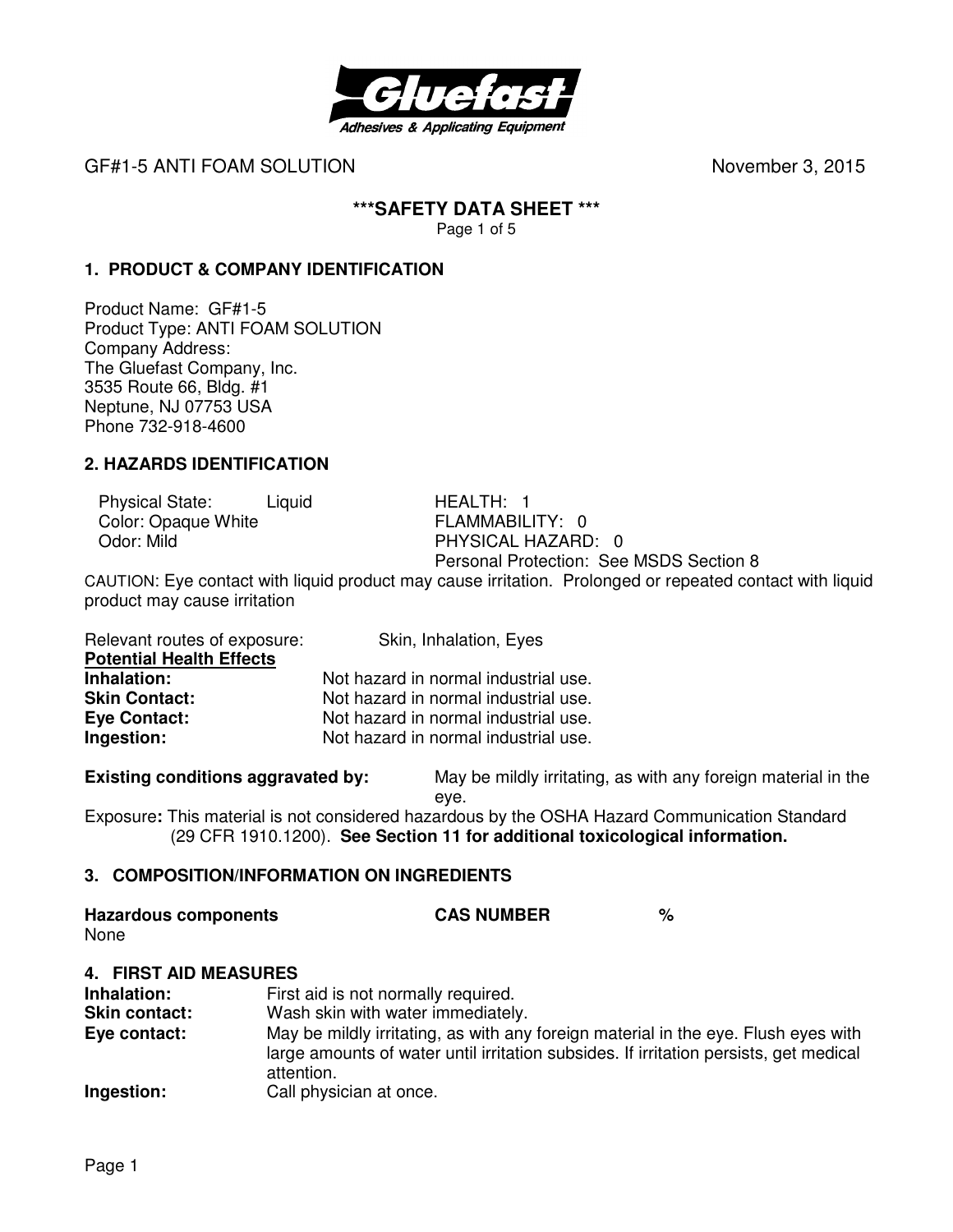

# **\*\*\*SAFETY DATA SHEET \*\*\***

Page 2 of 5

| <b>5. FIRE FIGHTING MEASURES</b>        |                                                                                                                                       |
|-----------------------------------------|---------------------------------------------------------------------------------------------------------------------------------------|
| Flash point:                            | Not applicable                                                                                                                        |
| Auto ignition temperature:              | <b>Unknown</b>                                                                                                                        |
| Flammable/Explosive limits - lower:     | Not applicable                                                                                                                        |
| Flammable/Explosive limits - upper:     | Not applicable                                                                                                                        |
| <b>Extinguishing media:</b>             | Co2; Dry chemical; Foam                                                                                                               |
| <b>Special firefighting procedures:</b> | Fire fighters should wear positive pressure self-contained<br>breathing apparatus (SCBA). Wear full protective clothing.              |
| Unusual fire or explosion hazards:      | There is the possibility of pressure build-up in closed<br>containers when heated. Water spray may be used to cool<br>the containers. |
| <b>Hazardous combustion products:</b>   | Incomplete combustion can yield low molecular weight<br>hydrocarbons, carbon monoxide.                                                |

# **6. ACCIDENTAL RELEASE MEASURES**

Use personal protection recommended in Section 8, isolate the hazard area and deny entry to unnecessary and unprotected personnel.

| <b>Environmental precautions:</b>    | Do not allow material to contaminate ground water system.<br>Waste disposal should be in accordance with existing<br>federal, state and local environment regulations.                                             |
|--------------------------------------|--------------------------------------------------------------------------------------------------------------------------------------------------------------------------------------------------------------------|
| <b>Clean-up methods:</b>             | Spills should be taken up with suitable absorbent and<br>placed in containers. Spill area can be washed with water;<br>collect wash water for approved disposal. Do not flush to<br>storm sewer or waterway.       |
| 7. HANDLING AND STORAGE<br>Handling: | Wear appropriate protective equipment when working with<br>this product. Open drum in ventilated area. Avoid<br>breathing vapors. Keep from freezing.                                                              |
| Storage:                             | Store at room temperature. Rotate stock using oldest<br>material first. Although this product is freeze thaw stable, it<br>should be stored in an area that will keep it from freezing.<br>Shelf life is one year. |

# **For Information on product shelf life, please review the Technical Data Sheet.**

Page 2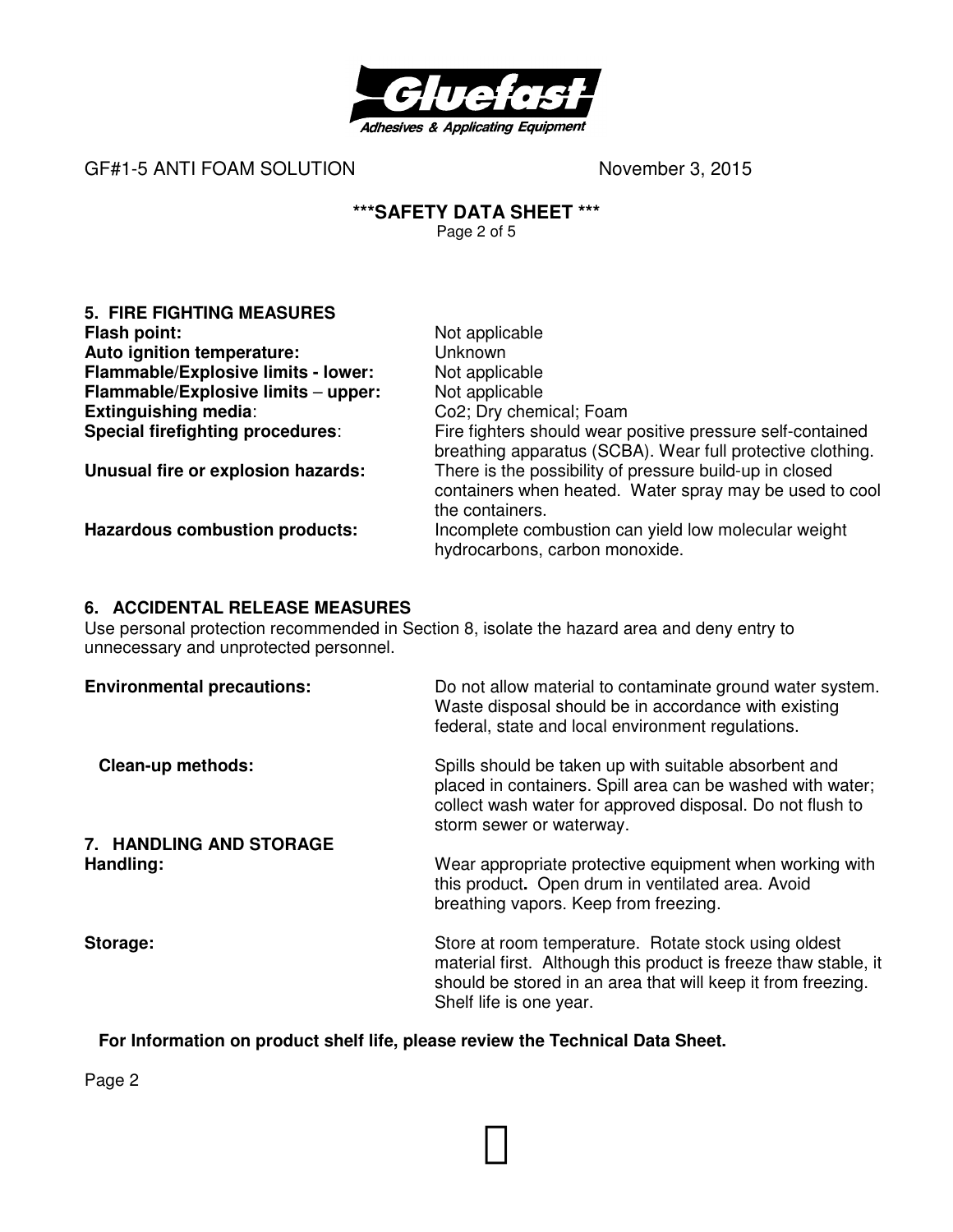

#### **\*\*\*SAFETY DATA SHEET \*\*\***  Page 3 of 5

**8. EXPOSURE CONTROLS/PERSONAL PROTECTION** 

**Employers should complete an assessment of all workplaces to determine the need for, and selection of, proper exposure controls and protective equipment for each task performed.** 

| <b>Hazardous components</b> | , TLV | <b>OSHA PELI</b> | <b>AIHA WEEL</b> | <b>OTHER</b> |
|-----------------------------|-------|------------------|------------------|--------------|
| None                        | None  | None             | None             | <b>None</b>  |

**Engineering controls:** General **Respiratory protection:** None rec

**Respiratory protection:** None required under normal handling conditions.<br> **Eyeface protection:** Wear safety glasses with side shields. **Eyeface protection:** Wear safety glasses with side shields.<br> **Skin protection:** Gloves are not normally required for fo **Skin protection:** Gloves are not normally required for foreseeable conditions of use. Protective clothing is normally not necessary for foreseeable conditions of use.

#### **9. PHYSICAL AND CHEMICAL PROPERTIES**

| <b>Physical state:</b>                  | Liquid          |
|-----------------------------------------|-----------------|
| Color:                                  | Opague white    |
| Odor:                                   | Mild            |
| <b>Odor threshold:</b>                  | Not available   |
| Ph:                                     | Not applicable  |
| <b>Vapor Pressure:</b>                  | 20.0 (20 c)     |
| <b>Boiling Point/range:</b>             | $>212F$         |
| <b>Melting Point/range:</b>             | <40F            |
| Specific gravity:                       | 1.00            |
| Vapor density:                          | $1 +$           |
| <b>Flash Point:</b>                     | Not applicable  |
| Flammable/Explosive limits - lower:     | Not applicable  |
| Flammable/Explosive limits - upper:     | Not applicable  |
| <b>Autoignition temperature:</b>        | Unkown          |
| <b>Evaporation rate:</b>                | 1 (water)       |
| Solubility in water:                    | <b>Miscible</b> |
| Partition coefficient (n-octanol/water) | Not applicable  |
| <b>VOC content:</b>                     | Ω               |

Page 3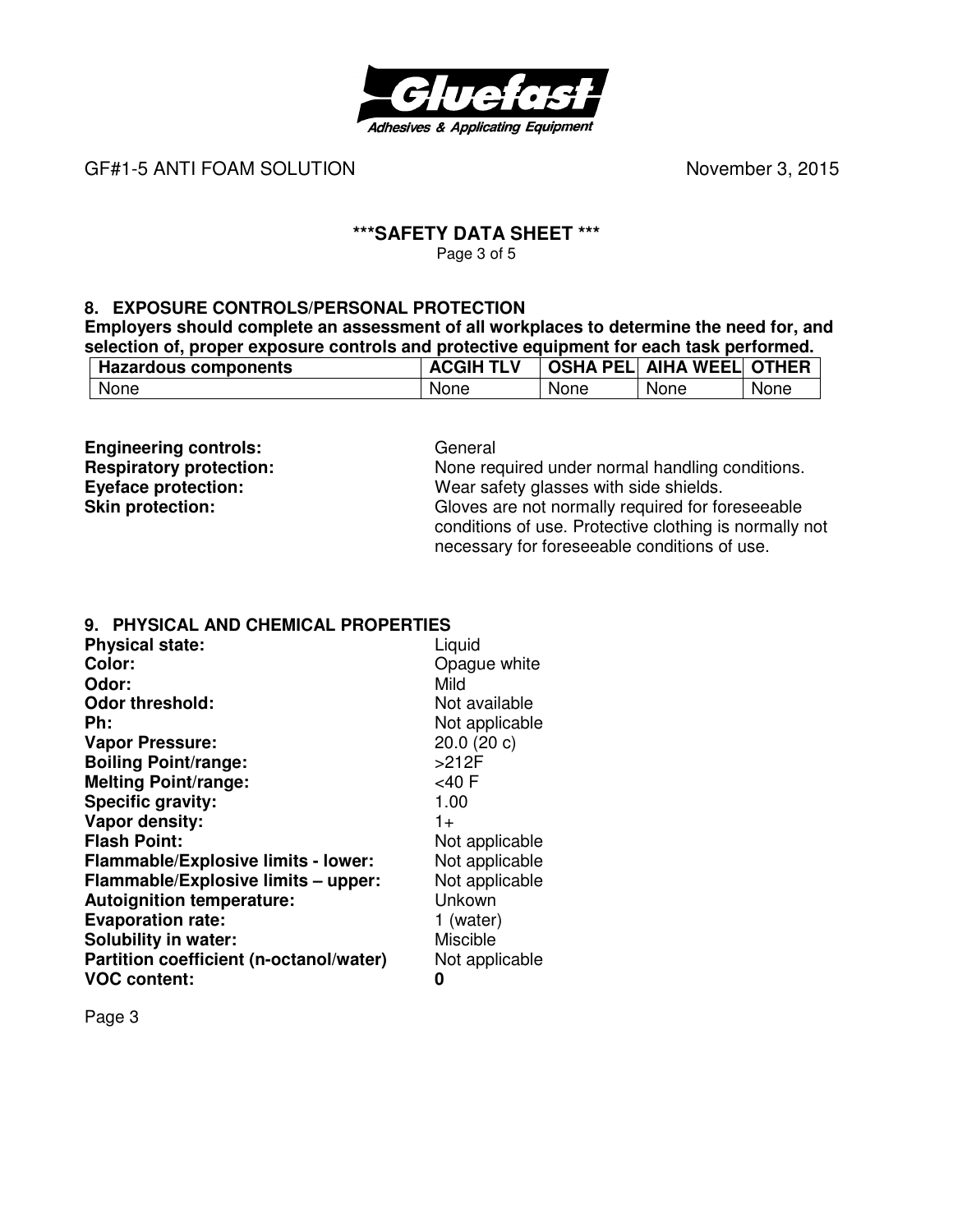

# **\*\*\*SAFETY DATA SHEET \*\*\***

Page 4 of 5

#### **10. STABILITY AND REACTIVITY**

| Stability                        | <b>Stable</b>   |
|----------------------------------|-----------------|
| Hazardous reactions:             | Will not occur. |
| Hazardous decomposition products | N/A             |
|                                  |                 |
|                                  |                 |
|                                  |                 |
| Incompatible materials:          | None            |
| Conditions to avoid:             | None Known      |
|                                  |                 |

#### **11. TOXICOLOGICAL INFORMATION**

| <b>Hazardous components</b> |    | NTB Carcinogen   IARC Carcinogen | <b>OSHA Carcinogen</b><br>(Specifically Regulated) |
|-----------------------------|----|----------------------------------|----------------------------------------------------|
| None                        | No | No                               | No                                                 |
|                             |    |                                  |                                                    |
| <b>Hazardous components</b> |    | <b>Health Effects/</b>           |                                                    |
|                             |    | <b>Target Organs</b>             |                                                    |
| None                        |    | N/A                              |                                                    |

#### **12. ECOLOGICAL INFORMATION**

Ecological information: Not available

#### **13. DISPOSAL CONSIDERATIONS**

 **Information provided is for unused product only. Recommended method of disposal:** Empty containers may contain product residue; follow MSDS and label warnings even after they have been emptied.<br>None identified. **Hazardous waste number:** 

# **TRANSPORT INFORMATION**

U.S. Department of Transportation Ground (49 CFR)<br>Proper shipping name: GF1-5 GF1-5GL, GF1-5PL, GF1-5DR Hazard class or division: None Identification number: None Packing group: Carton, 5-gallon pail, 55-gallon drum Product is not regulated, non-hazardous and not restricted for transport by air or water.

Page 4